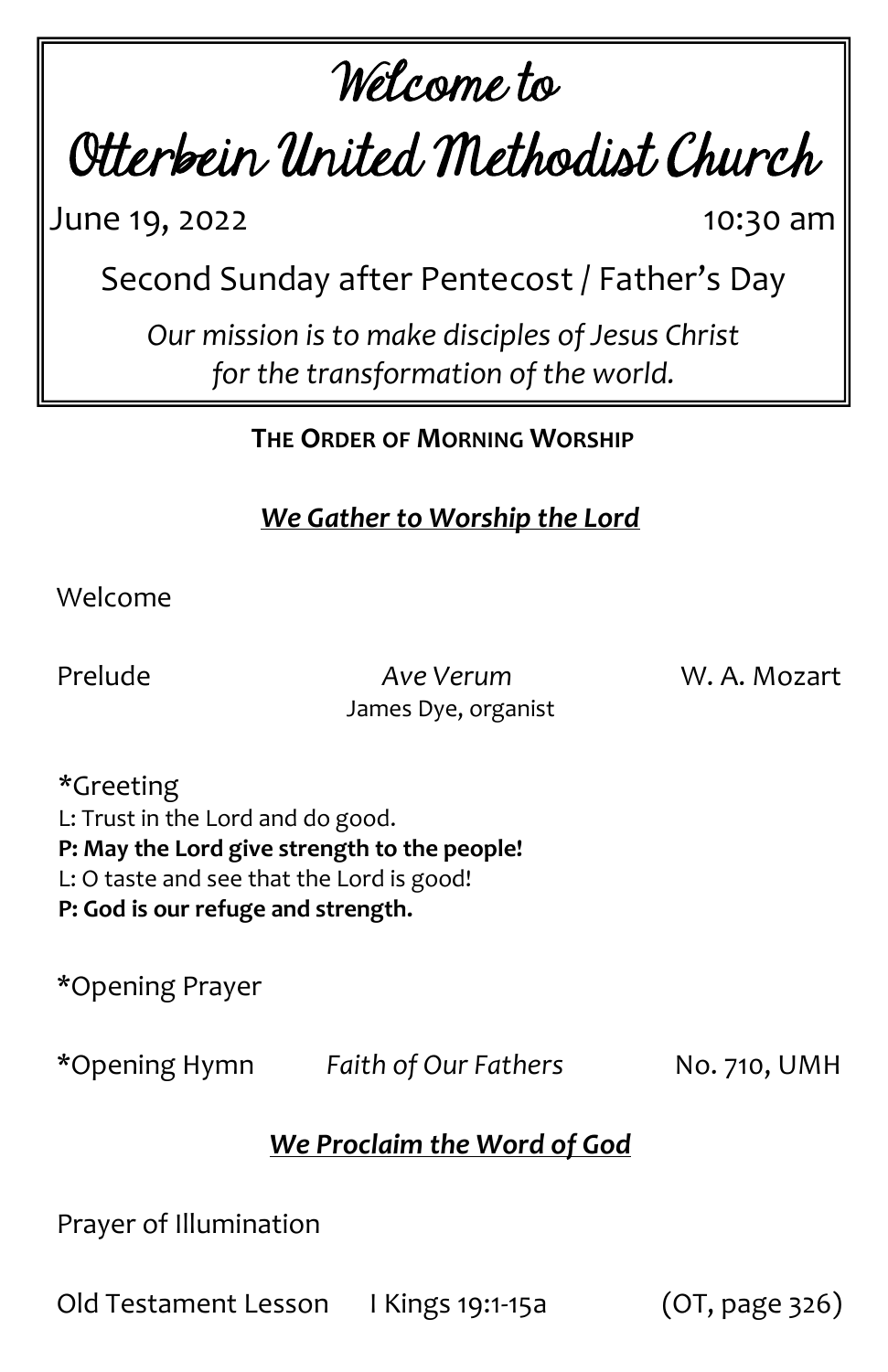| *Gospel Lesson                | Luke 8:26-39                            | (NT, page 68)   |
|-------------------------------|-----------------------------------------|-----------------|
| Sermon                        | "SILENCE"                               | Rev. Adam Blagg |
| Solo                          | Bist du bei mir<br>Nicolas Gomez-Colon  | J. S. Bach      |
| Announcements                 |                                         |                 |
| <b>We Give Our Thanks</b>     |                                         |                 |
|                               | Invitation, Confession, Pardon, & Peace | No. 12, UMH     |
| *Hymn                         | Surely the Presence of the Lord         | No. 328, UMH    |
| *Doxology                     |                                         | No. 95, UMH     |
| Prayer of Dedication          |                                         |                 |
| Celebration of Holy Communion |                                         | No. 13, UMH     |
| Pastoral Prayer               |                                         |                 |
| We Go Forth Renewed           |                                         |                 |
| *Closing Hymn                 | Open My Eyes, That I May See            | No. 454, UMH    |
| *Benediction                  |                                         |                 |

\*Postlude *Theme and Variation on Blessed Assurance* arr. Dye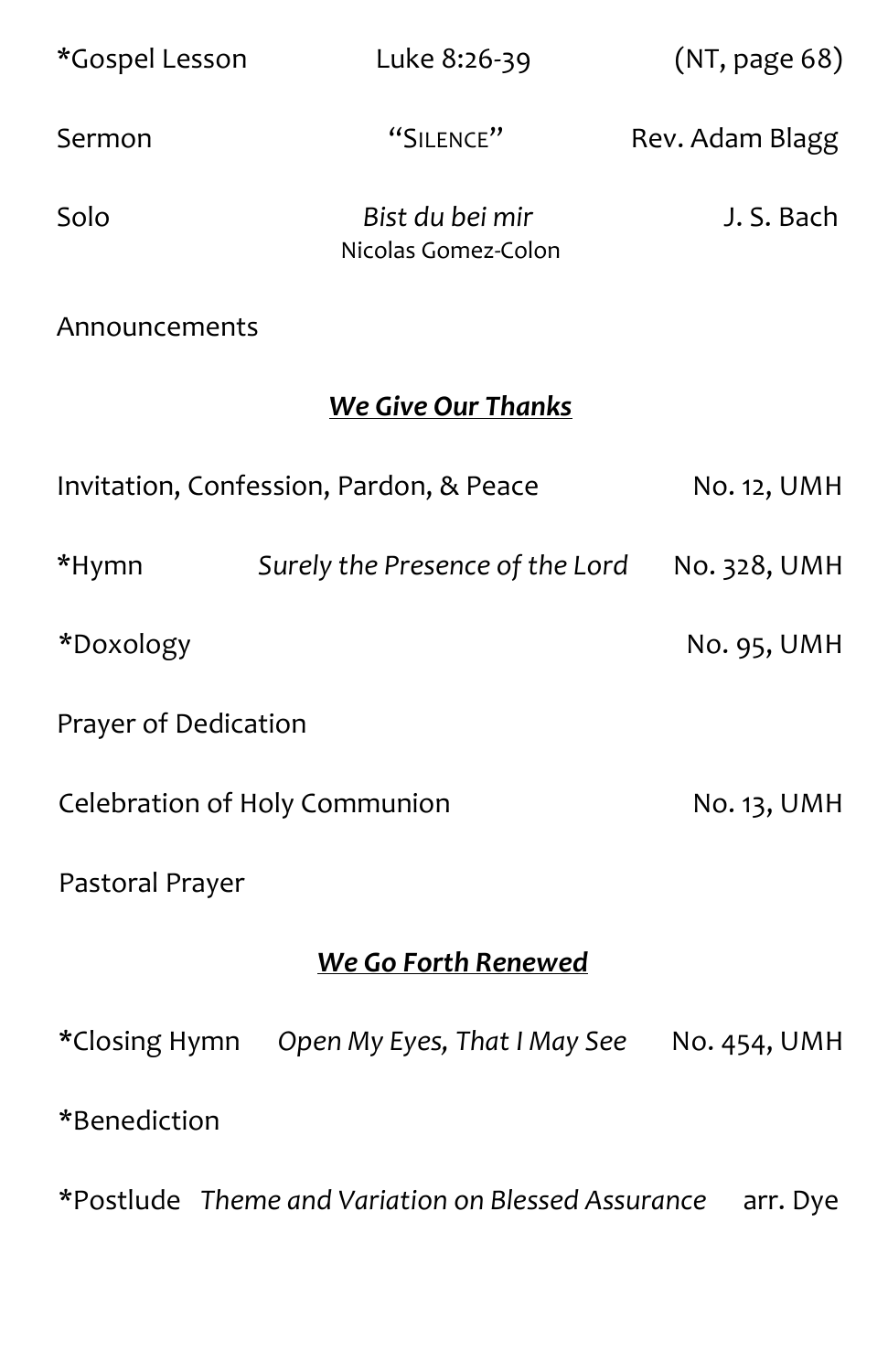# **This Week's Opportunities**

#### **Sunday, June 19 Father's Day**

9:30 am Sunday School 10:30 am Worship

**Monday, June 20** 4:30 pm Soup Kitchen 5:00 pm Clothes Closet

**Tuesday, June 21**

**Wednesday, June 22** 7:15 pm Sanctuary Choir

**Thursday, June 23**

**Friday, June 24**

### **Saturday, June 25**

7:30 am UMM Meeting— Thomas House

#### **Sunday, June 26**

9:30 am Sunday School 10:30 am Worship



*The flowers on the altar are given by Fred Hopkins in honor of all Fathers on this Father's Day and to the glory of God.*

# **Otterbein UMC Staff**

Rev. Adam Blagg Senior Pastor Sandra Schaefer Music Director Melissa Miller Office Manager Dawn Warren Treasurer Judy Falls Custodian

# **Otterbein in Prayer**

Susie Ayala Gary Billingsley Millie Bruce Rev. Louis Carson Fern Cline Charlie Davis Cliff & Jean Davis Jo Ellen Dickenson Amber Earman Mike Earman Nancy East Dennis Gaines Ray & Audrey Griffith Doris Hanger Laura Headlee Norma Heath Hunter Hensley Alice Ely Howell Dot Jones Janet Liskey Allen Litten Marion Malabad Allene McCoy Becky Morlan Eugene Moyers Mary Jo Mitchell George & Betty Painter Judy Pruett Don & Bonnie Rohr Mary Ellen Rohrbaugh Becky Smith Linda Stephens Paul Swartz Juanita Taylor Daisy Van Pelt Keith & Sharon Waters Mary Wenger Family of Martha Taylor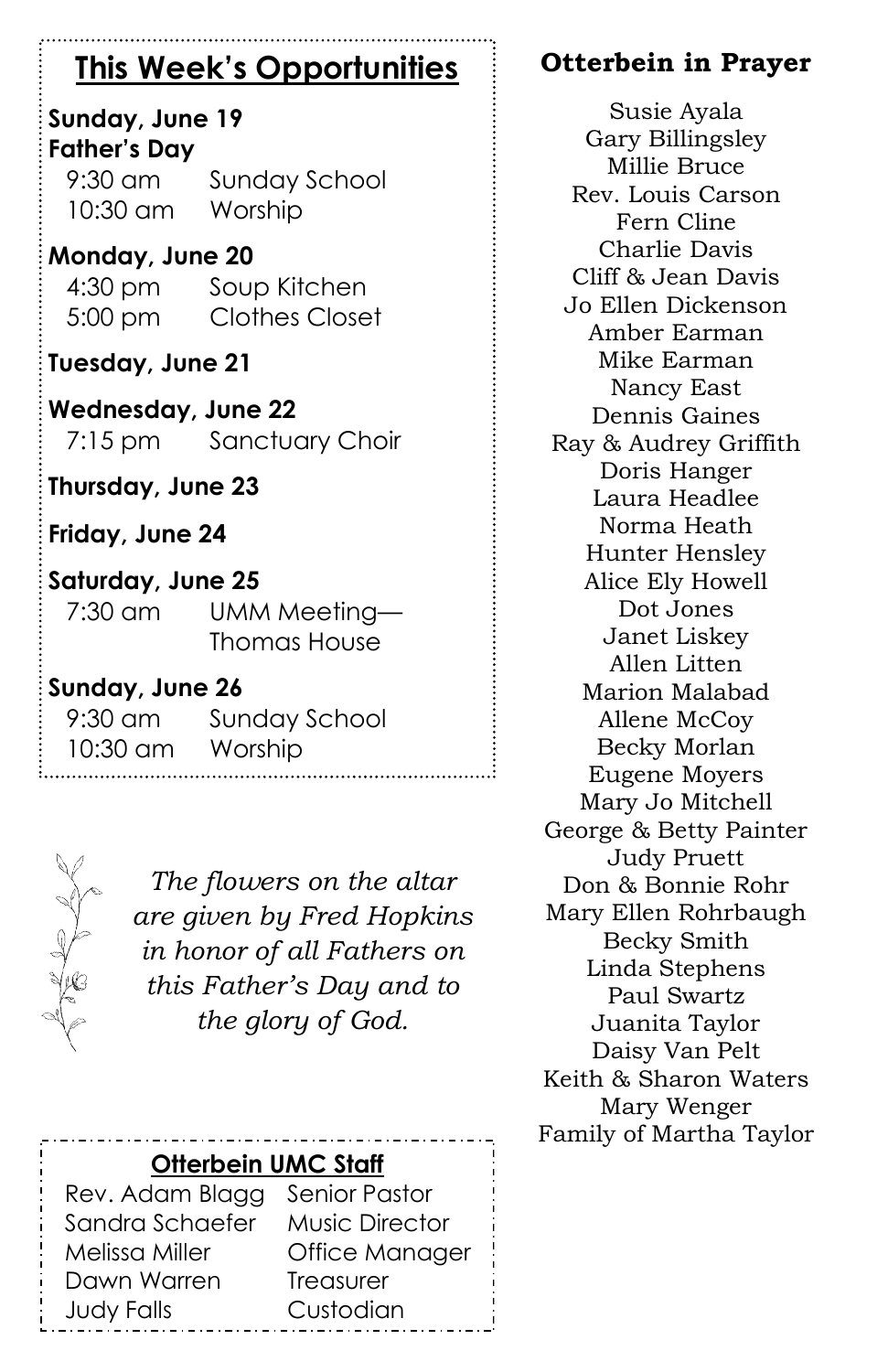#### **Announcements**

- **Young Adult Picnic**—The Young Adult Ministry will be gathering for a picnic on **Wednesday, June 29** at **6:00 pm** at **Sunset Park**  in Dayton. All young adults are invited!
- **Assisted Listening Devices** and **large print bulletins and hymnals** are **available**. Please see an usher for assistance.

*We welcome our guest organist, Jim Dye, to Otterbein this morning. Jim was born in Winchester and grew up attending a rural EUB church there. He graduated from Roanoke College and also holds an MDiv from Southwestern Seminary and an MBA from SMU in Dallas. Jim is a member and elder at First Presbyterian Church and works for Lockheed Martin Aeronautics as a senior systems negotiator. We express our appreciation to him for sharing his musical talents with us in worship today.*